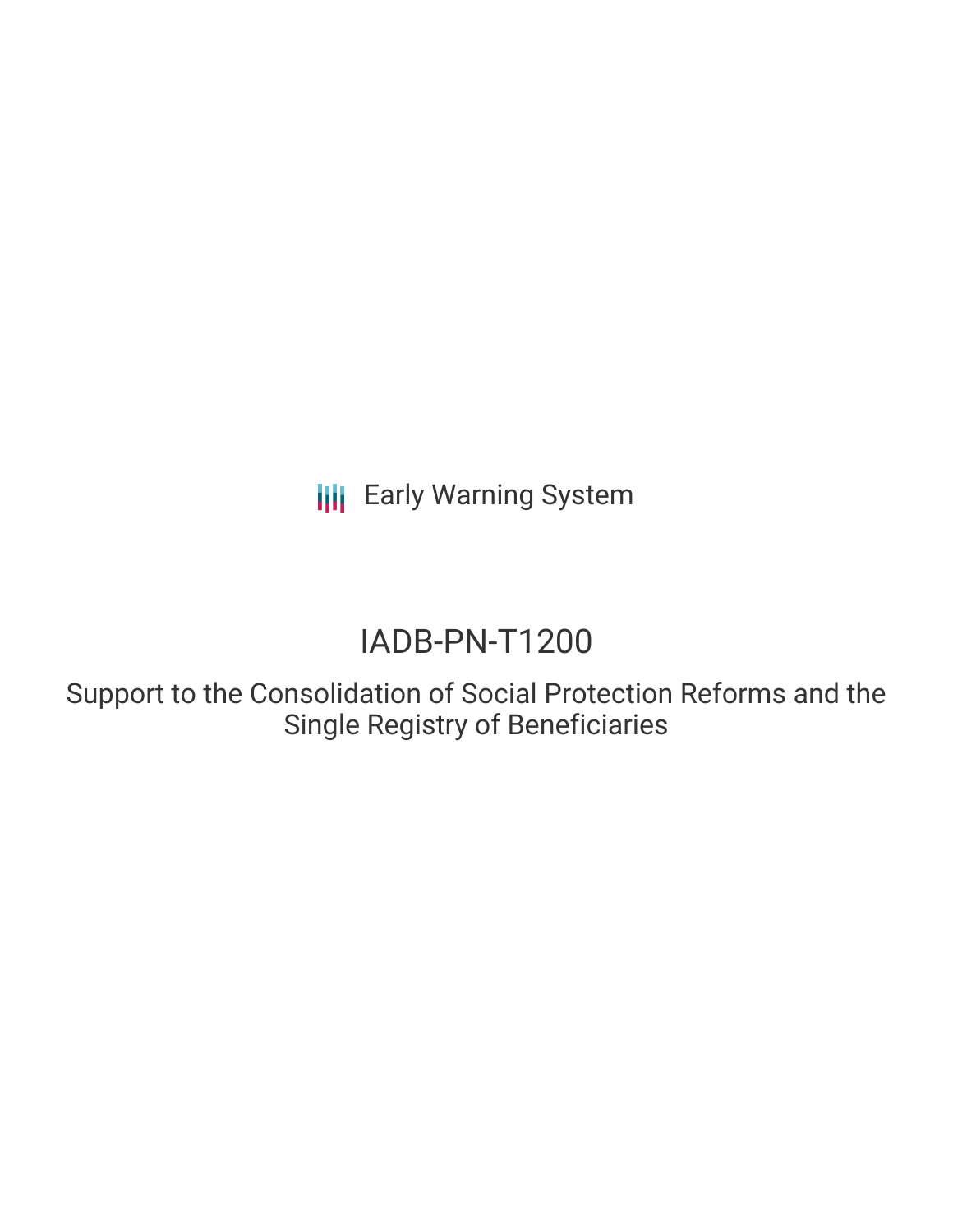

## **Quick Facts**

| <b>Countries</b>               | Panama                                 |
|--------------------------------|----------------------------------------|
| <b>Financial Institutions</b>  | Inter-American Development Bank (IADB) |
| <b>Status</b>                  | Active                                 |
| <b>Bank Risk Rating</b>        | C                                      |
| <b>Voting Date</b>             | 2018-03-23                             |
| <b>Sectors</b>                 | <b>Technical Cooperation</b>           |
| <b>Investment Type(s)</b>      | Grant                                  |
| <b>Investment Amount (USD)</b> | $$0.25$ million                        |
| <b>Grant Amount (USD)</b>      | $$0.25$ million                        |
| <b>Project Cost (USD)</b>      | $$0.25$ million                        |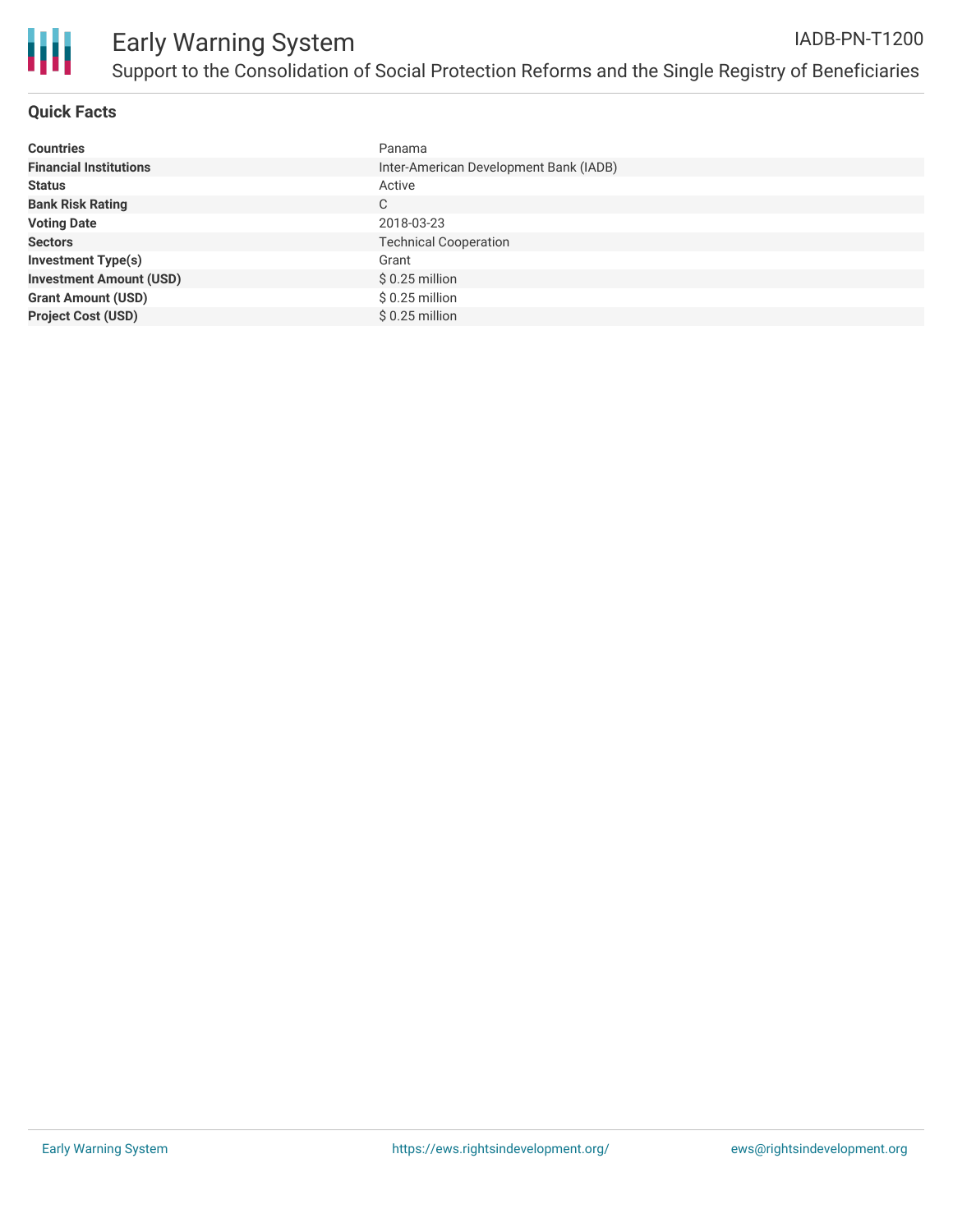

### **Project Description**

According to the Inter-American Development Bank, the obejctive of this project is to support the Ministry of Social Development (MIDES) in its efforts to improve the efficiency of social protection spending.

The project has four components to achieve the objective:

- 1. Continue the development of the transitional system, which the Bank says is key to ensuring the management of the information of the Legal Framework of the Conditional Cash Transfer Programs (PTMC) until the full implementation of the National Assembly of Panama (RENAB) is achieved
- 2. Automate, using the Transitory System, the process of verification of the co-responsibilities in health and education of the PTMC-Oportunidades Network
- 3. Support to the institutional reorganisation of MIDES which aims to streamline the ministry's operational processes
- 4. Evaluate the new targeting mechanism and the recertification process of the PTMC.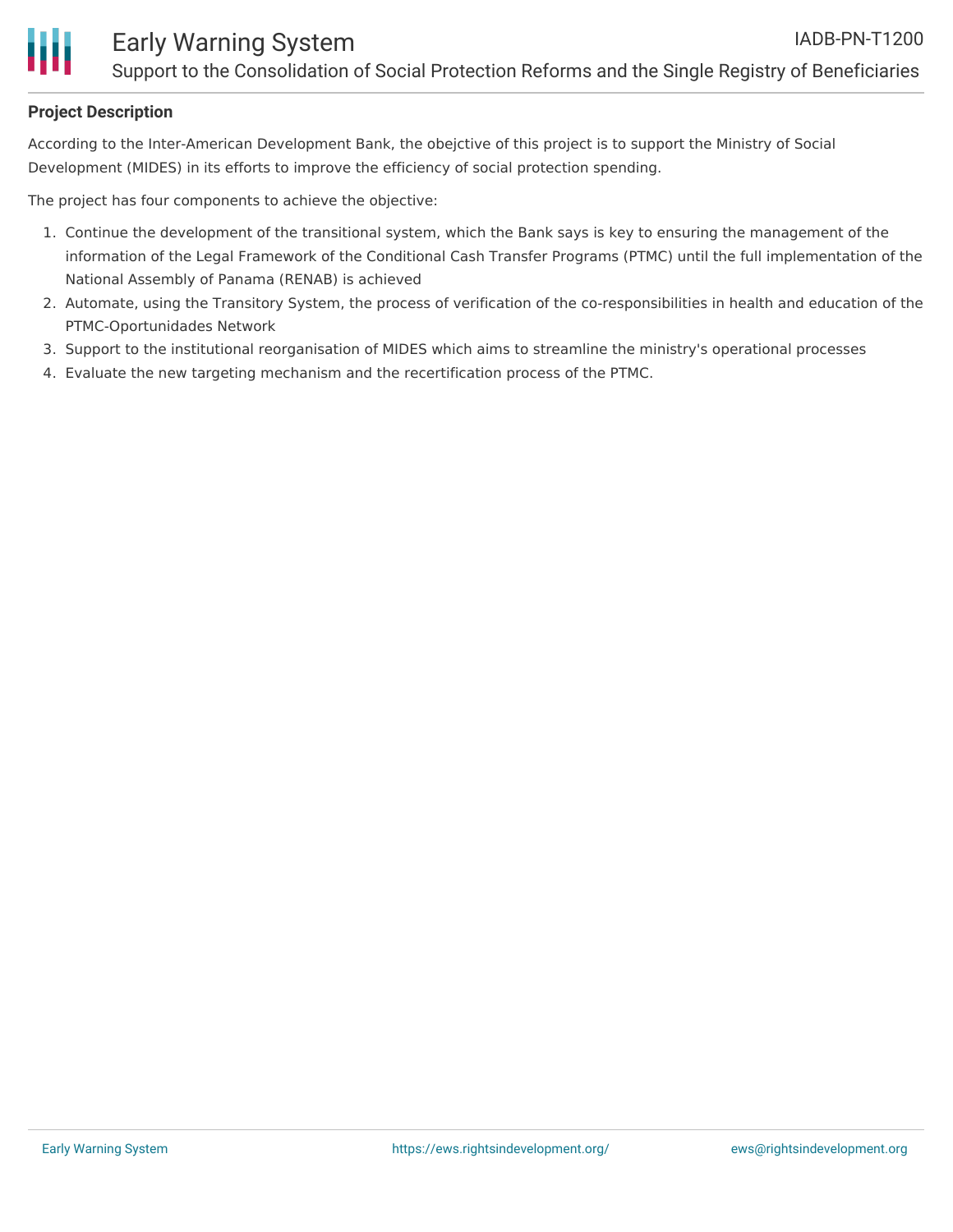

## **Investment Description**

• Inter-American Development Bank (IADB)

The Bank will provide US\$250,000 in ordinary capital for this project.